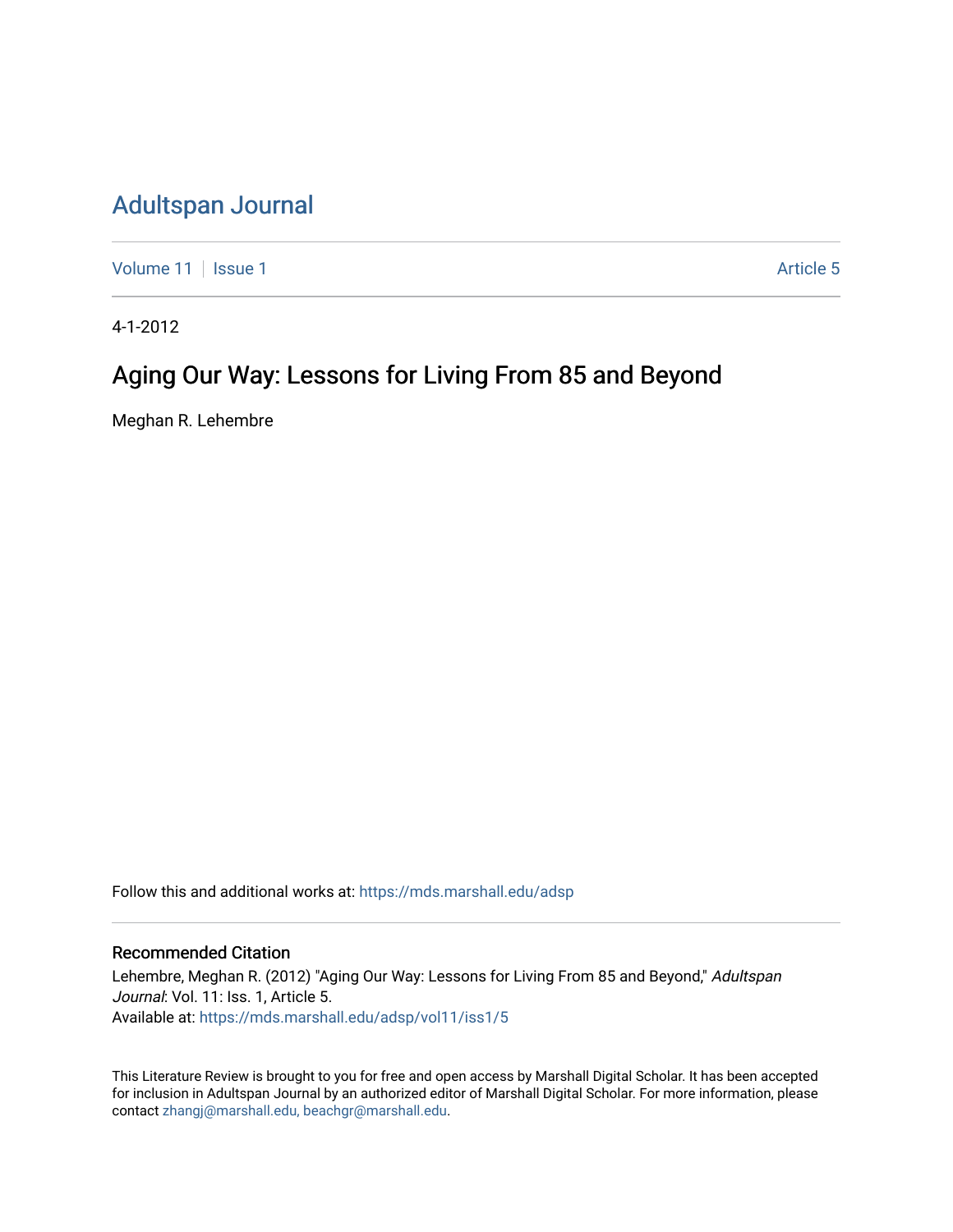| <b>BOOK REVIEW</b> |  |  |  |  |  |  |  |  |  |  |  |  |  |  |  |  |  |  |  |  |  |  |  |  |  |  |  |
|--------------------|--|--|--|--|--|--|--|--|--|--|--|--|--|--|--|--|--|--|--|--|--|--|--|--|--|--|--|
|                    |  |  |  |  |  |  |  |  |  |  |  |  |  |  |  |  |  |  |  |  |  |  |  |  |  |  |  |

# *Aging Our Way: Lessons for Living From 85 and Beyond*

### **Reviewed by Meghan R. Lehembre**

*Meika Loe. (2011).* Aging Our Way: Lessons for Living From 85 and Beyond*. New York, NY: Oxford University Press, 344 pp. \$29.95. ISBN 978-0199797905.*

Why read a book about older adults? Growing old is often an issue that many Americans prefer not to face. As a 31-year-old woman who has lived in the United States and Europe, it is apparent to me that the process of getting older is often viewed as a negative and scary. We live in an ageist society. Although some efforts have recently been made to acknowledge older generations, the prevailing message communicated in our media is still evident: Life is for the young, and it is better to be, look, and feel young.

In today's society there is a treatment (if not a cure) for most of the physical signs of aging. All one has to do is take a trip down the cosmetics aisle at the grocery or drug store to view the myriad wrinkle reduction creams and hair dye that effectively covers gray. Even in the current economic climate, the beauty industry continues to grow and flourish, driven by a quest to locate products that aim to prolong youth. However, regardless of society's efforts to keep us all young, individuals who are 85 years and older are the fastest growing population in the United States.

People are living longer and healthier lives. Given the richness of history of individuals who have lived long lives, the knowledge that they can share through their life experiences, and the reality that we are all aging every day of our lives, it would behoove us to view older adults with respect, reverence, and compassion. Meika Loe's book *Aging Our Way* is an engaging piece that highlights the lives of 30 nonagerians living independently. All of the participants share generational membership and are part of the "Greatest Generation," which is generally agreed to be individuals born between 1901 and 1924. The chapters

*© 2012 by the American Counseling Association. All rights reserved. Meghan R. Lehembre, Department of Counseling and Educational Leadership, Montclair State University. Correspondence concerning this article should be addressed to Meghan R. Lehembre, Department of Counseling and Educational Leadership, Montclair State University, 3162 University Hall, 1 Normal Avenue, Montclair, NJ 07043 (e-mail: lehembrem1@mail.montclair.edu).*

**ADULTSPAN***Journal April 2012 Vol. 11 No. 1* **55**

Published by Marshall Digital Scholar, 2022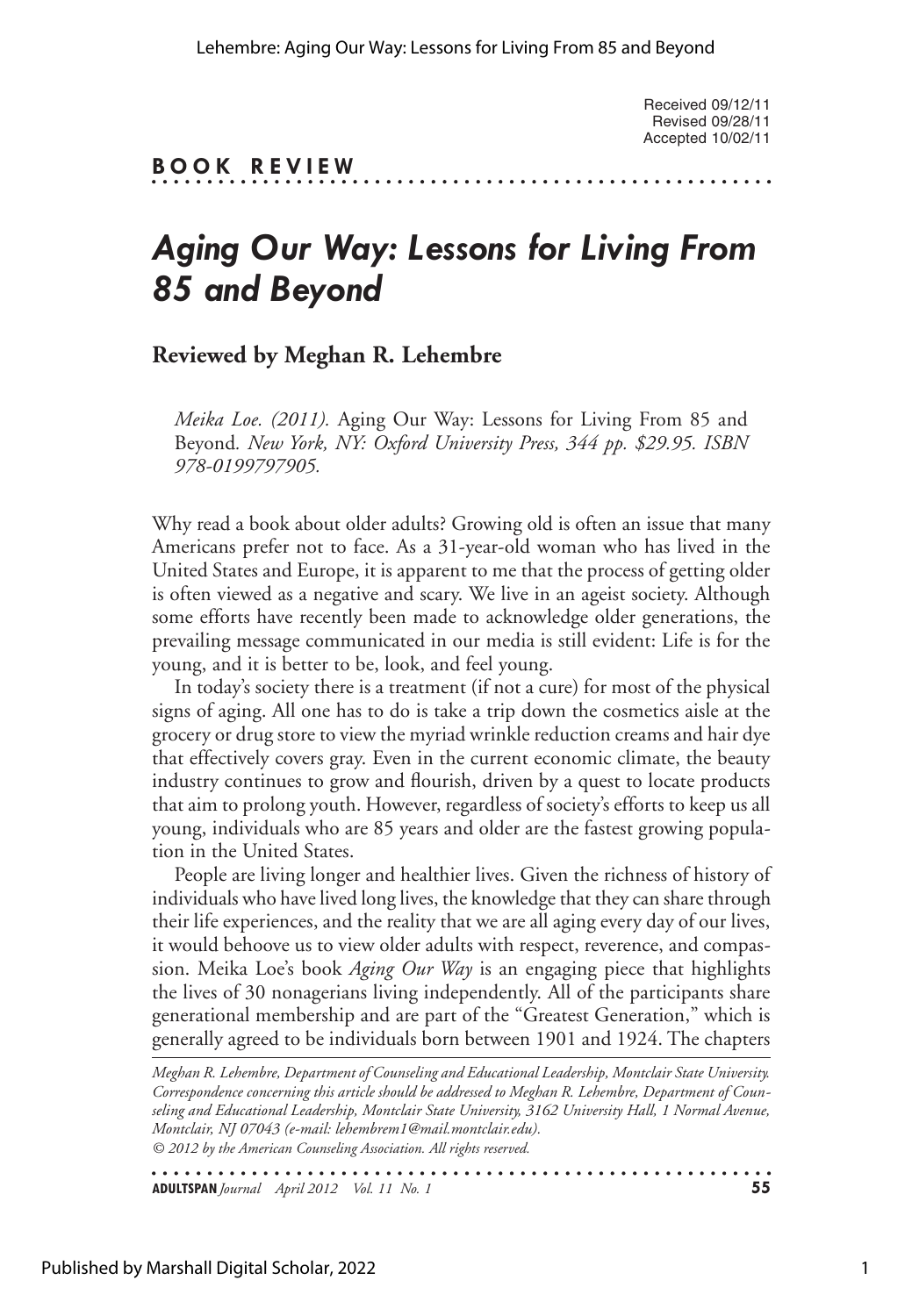are organized as 13 life lessons: Continue to do what you did, (re)design your living space, live in moderation, take time for self, ask for help and mobilize resources, connect with peers, resort to tomfoolery, care for others, reach out to family, get intergenerational and redefine family, insist on hugs, be adaptable, and accept and prepare for death. Each of these life lessons is briefly discussed; this review ends with the conclusions of the book and overall reactions.

The first lesson identified by Loe is "Continue to Do What You Did." This chapter speaks to the importance of the theme that people ascribe to life throughout their development. Loe says, "Overarching story that we tell about our lives matters enormously when it comes to how we construct our days, even in old age" (p. 33). Throughout the book, the reality that the later stages in life are a normal phase in a person's development is underscored. Ageism prevents people from viewing old age as a normal progression from youth. Loe effectively presents the stories of participants and lessons as a continuous aspect of people who are continuing to live fully in the final stage of their lives. She does so in a manner that refuses to diminish the stage of development or the lives of the "oldest old."

"(Re)Design Your Living Space" and "Live in Moderation" make up Lessons 2 and 3. Location, location, location—where a person lives matters is a truth that transcends age. A person's location affects central aspects of her or his life. Matters of convenience, community, and weather are all determined by a person's location. Loe focuses on the manner in which the oldest old have utilized creativity and ingenuity in adapting to the community around them and shaped their living spaces to support their autonomy through comfort, efficiency, and simplicity. The importance of living in moderation and the manner in which experiences of these older adults have influenced the lens in which they view life are highlighted. Having lived through the Great Depression and World War II, the participants in the book gained resiliency through hardships and learned to value what they had and shirk the belief that more is better.

The importance of balancing independence and connectivity is explored in the lessons "Take Time for Self," "Ask for Help; Mobilize Resources," and "Connect With Peers." Loe writes, "The oldest old remind us that opportunities for personal satisfaction and liberation do not disappear in late life" (p. 105). Participants' use of time alone as a means for self-growth and reflection is underscored. The adage "alone but not lonely" is apt in describing the benefits that people of all ages gain from time spent in the absence of others. However, people also have to foster their connections and relationships to appreciate time away from others as well as succeed in life. This is particularly true for the oldest old. To address physical disabilities and limitations that are common as one ages, one needs to ask for help and be able to depend on those around.

In one's attempt to live a balanced, meaningful life, two invaluable lessons are "Resort to Tomfoolery" and "Care for Others." Loe illuminates the manner in which nonagenarians use humor to "connect past and present, cement social bonds and make others happy, express needs, emotions, anxieties and identity,

| - 56 | <b>ADULTSPAN</b> Journal April 2012 Vol. 11 No. 1 |  |
|------|---------------------------------------------------|--|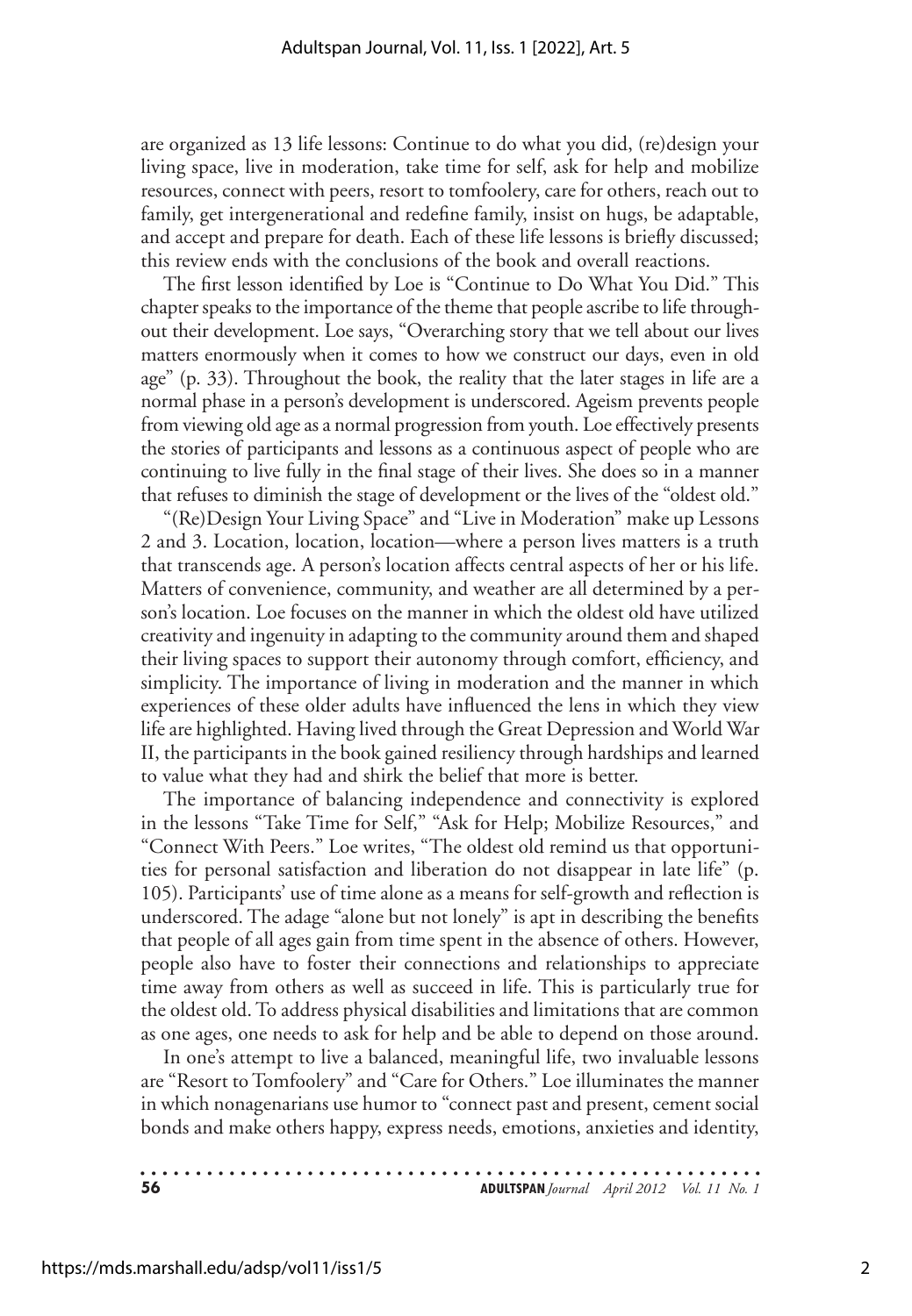enhance health and social participation, and respond to aging and ageism" (p. 149). The importance of laughter and humor at any age should never be minimized. The manner in which participants use humor in their lives, as well as an illustration of the manner in which they do so, was a part of the book that I particularly enjoyed. In addressing the importance of caring for others, Loe emphasizes the creative and nonmainstream ways in which older adults extend care work beyond biological and marital bonds.

The role of family in the oldest old was the focus of the lessons "Reach Out to Family" and "Get Intergenerational; Redefine Family." Families are a valued and integral part of the lives of people in general, including the oldest old. The concept of family is extended beyond bloodlines, and the value of friendships and relationships formed outside of kinship is presented as equally or more valuable than kinship relationships. Contradictory to popular belief, as people age, their social support and network become increasingly diverse and rich.

"Insist on Hugs" and "Be Adaptable" are lessons that, again, people of any age could benefit from. In *Aging Our Way,* Loe highlights the importance of physical contact and affection. The discomfort of society and of many of the participants with exploring the role of physical contact for the oldest old was also presented. In discussing the importance of adaptability in later life, Loe speaks to the necessity of participants to become adaptive as a reaction to societal realities of their time. Questions about the adaptability of future generations are raised.

The final lesson of the book is "Accept and Prepare for Death." Although acceptance of death and nonexistence is relevant throughout a person's life span from an existential perspective, people must face the end of their existence in a much more tangible way in the later stage of life. Loe includes Peter Laslett's (1994) conceptualization of the "fourth age"—considered to be the last stage of life—which varies in length and is characterized by dependency, frailty, and decreased quality of life. As throughout the book, Loe does an excellent job of addressing the realities of aging from a strength-based perspective. The opportunity for active participation that we as individuals each have in our death strikes me as empowering in that it emphasizes the freedom that we each have to be authors of our lives to the end. Examples given in the book range from wills made to instances in which a person dies after a milestone in her or his life, such as an anniversary. Death is scary to most people; however, the oldest old featured in the book incorporate death into the meaning of their lives in a significant way.

The conclusion to the book is titled "New Perspectives on the Oldest Old," and the chapter capsulizes the strength-based lens with which the book was written. The control that older adults assert in their lives, the creativity they use to address their needs in new and adaptive ways, and the innovative manner in which they face challenges are the central themes communicated. It is a book that communicates hope and empowerment for all and conveys the message that getting older can be something to look forward to, not to fear.

**ADULTSPAN***Journal April 2012 Vol. 11 No. 1* **57**